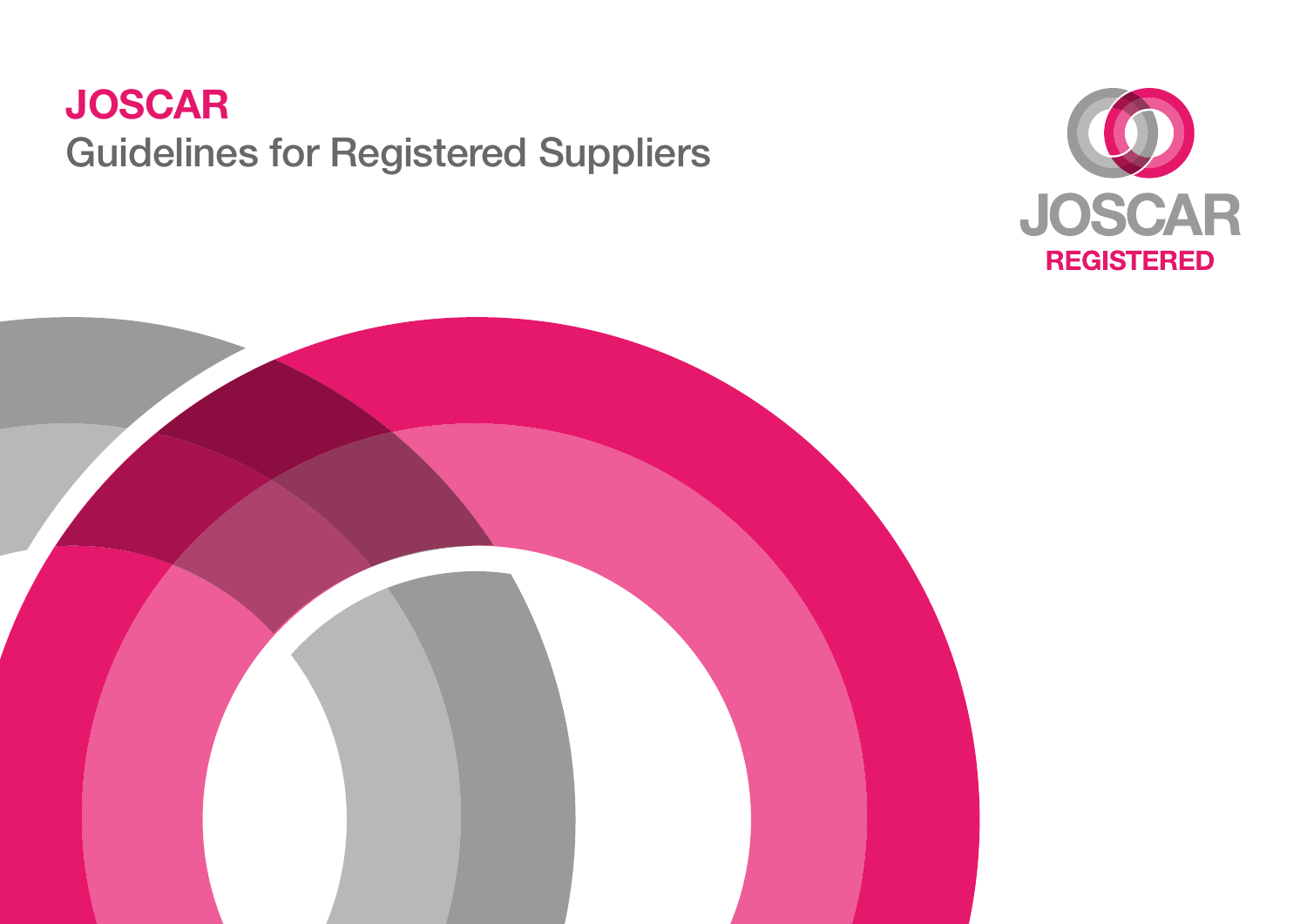## **Displaying your JOSCAR Registered Status**

The JOSCAR Registration Mark is valued by some of the largest purchasers in the defence community and indicates that your organisation has gone through the process required to demonstrate its commitment and credentials to the industry.

To ensure that the use of the mark is reserved for companies who have achieved the necessary standard, we require that the mark is only used in accordance with the conditions set out in this guidelines document.

Once successfully registered, you may display the JOSCAR Registration Mark across a wide variety of applications, including marketing literature, advertising, websites, exhibitions, stationery, social media, at business premises and on equipment such as commercial vehicles.



**[Using the JOSCAR](#page-2-0)  Registration Mark**  $\rightarrow$ 

**Using your JOSCAR [Registration Certificate](#page-3-0)**  $\rightarrow$ 

**[Using your JOSCAR](#page-3-0)  Registration Sticker** $\rightarrow$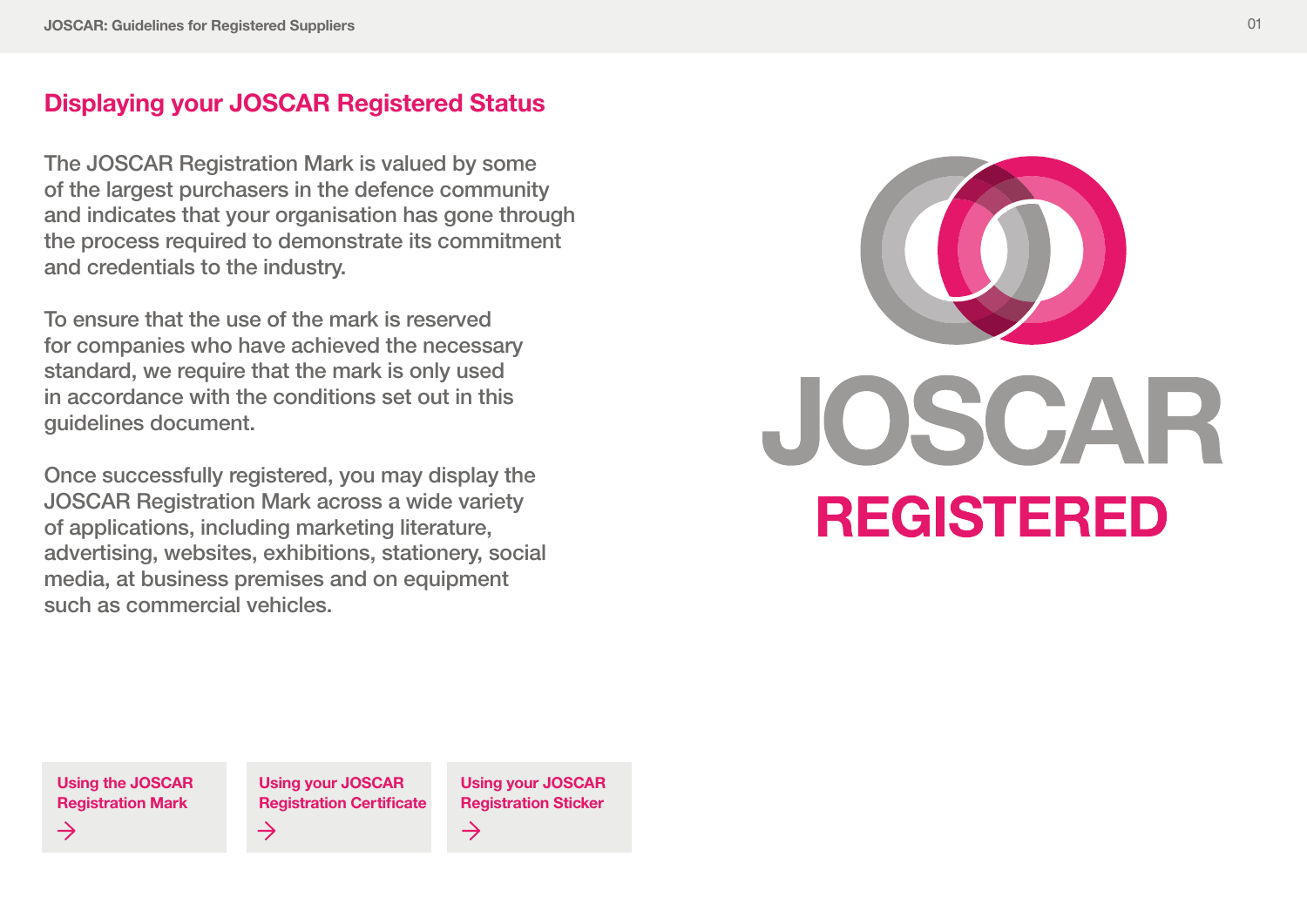## <span id="page-2-0"></span>**JOSCAR Registration Mark**

#### **Terms of Use**

- The JOSCAR Registration Mark may be displayed if your company has completed Stage 1 and is not required to complete Stage 2, and once registration to the JOSCAR scheme has been published.
- $\geq$  The mark may be displayed if your company has completed both Stage 1 and Stage 2 where required, with no further clarification needed and once registration to the JOSCAR scheme has been published.
- You may only display the mark in connection with the organisation named on your JOSCAR profile.
- Your company must not display the mark in such a way that it implies that a particular service or product is certified or has been tested by JOSCAR, nor should the mark be used on product certificates.
- Receipt of these guidelines gives consent to display the mark.
- $\geq$  If registration expires, all association to the JOSCAR scheme must be removed from your marketing literature, advertising and website.
- $\cdot$  If you have any questions regarding usage of the JOSCAR Registration Mark, please contact: [enquiries@hellios.com](mailto:enquiries%40hellios.com?subject=Enquiry%20about%20guidelines)

#### **Hellios colours**

The full colour version of the mark is available in both CMYK and RGB colour, for use as appropriate. The full colour version of the mark uses colours from the Hellios branding, the references for which are included below:

**Hellios Red**

PMS 213 C0 M95 Y27 K0 R230 G24 B107 **Hellios Grey**

PMS Cool Grey 9 C0 M0 Y0 K60 R155 G154 B152

#### **How to Use the JOSCAR Registration Mark**

- The JOSCAR Registration Mark is available from Hellios. Always use approved artwork – never create your own version or alter the supplied artwork.
- $\geq$  The full colour version of the mark should be used where possible in all applications. (A)
- Where full colour is not available (for example on stationery printed in spot colours), a monotone version of the mark may be reproduced out of ONE available colour. (B)
- To ensure clarity, always retain an area of space around the mark, recommended to be no less than the height of the letter "A". No other elements should infringe on this space. (C)
- The mark must be displayed at a discreet size, subservient to the supplier's main branding, but no smaller than with a width of 18mm. Smaller sizes must be submitted to Hellios for approval. (D)
- For artwork, usage approval, or any further questions, please contact: [enquiries@hellios.com](mailto:enquiries%40hellios.com?subject=Enquiry%20about%20guidelines)









A

B

 $\mathbf C$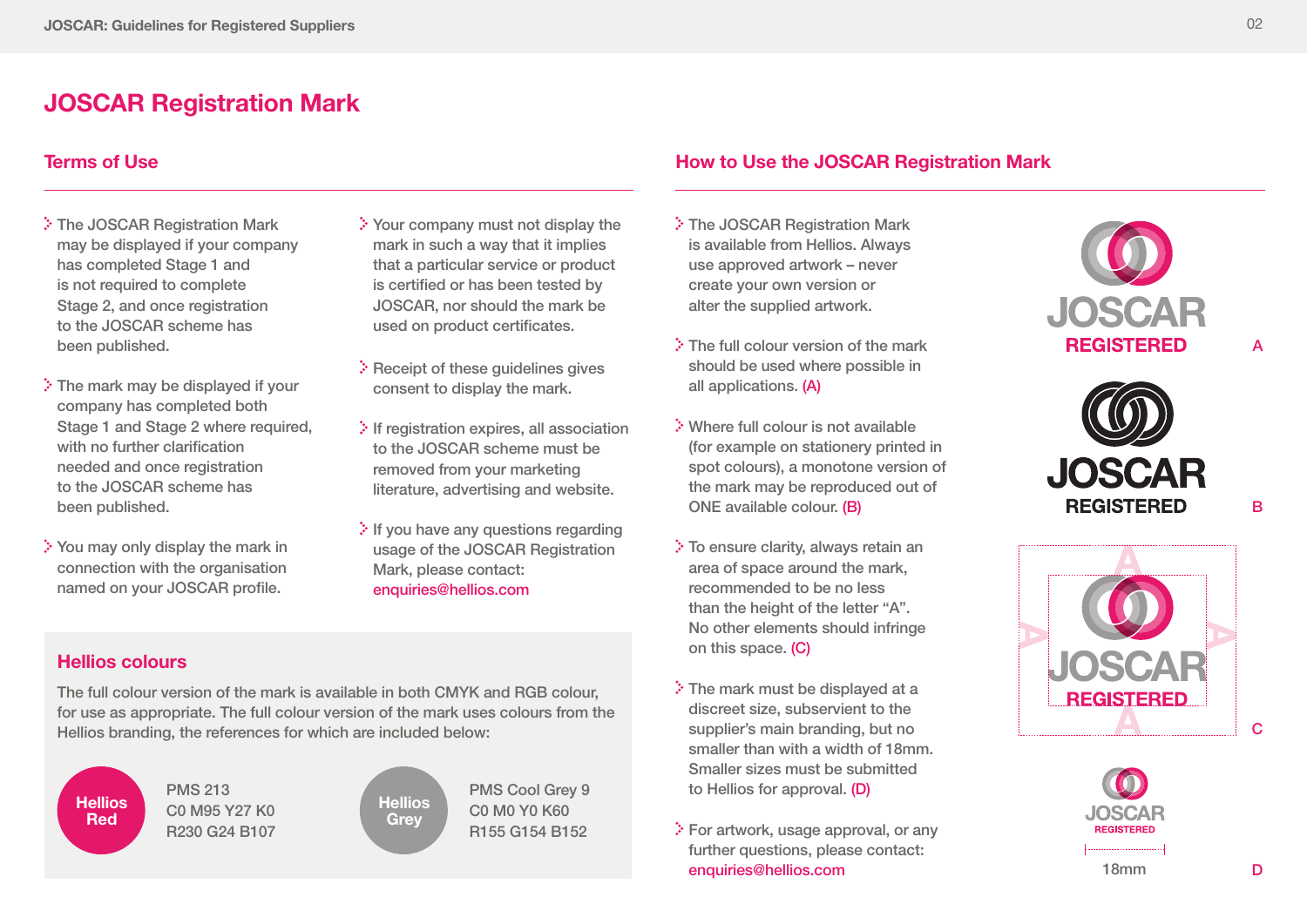## <span id="page-3-0"></span>**JOSCAR Certificates and Stickers**

### **Using Your JOSCAR Registration Certificate**

- The JOSCAR Registration Certificate can be displayed in a place felt appropriate by your organisation, and can also be used on your company website. (A)
- $\geq$  If registration expires, certificates must be removed.
- $\cdot$  If you have renewed your registration and require a new certificate to be emailed, please contact: [enquiries@hellios.com](mailto:enquiries%40hellios.com?subject=Enquiry%20about%20guidelines)



#### **Using Your JOSCAR Registration Sticker**

- The JOSCAR Registration Sticker can be displayed in a place felt appropriate by your organisation. (B)
- $\geq$  If registration expires, stickers must be removed.
- If you have renewed your registration and have not received a new sticker, please contact [enquiries@hellios.com](mailto:enquiries%40hellios.com?subject=Enquiry%20about%20guidelines) to request a new one.
- To request additional stickers, please contact: [enquiries@hellios.com](mailto:enquiries%40hellios.com?subject=Enquiry%20about%20guidelines)



B